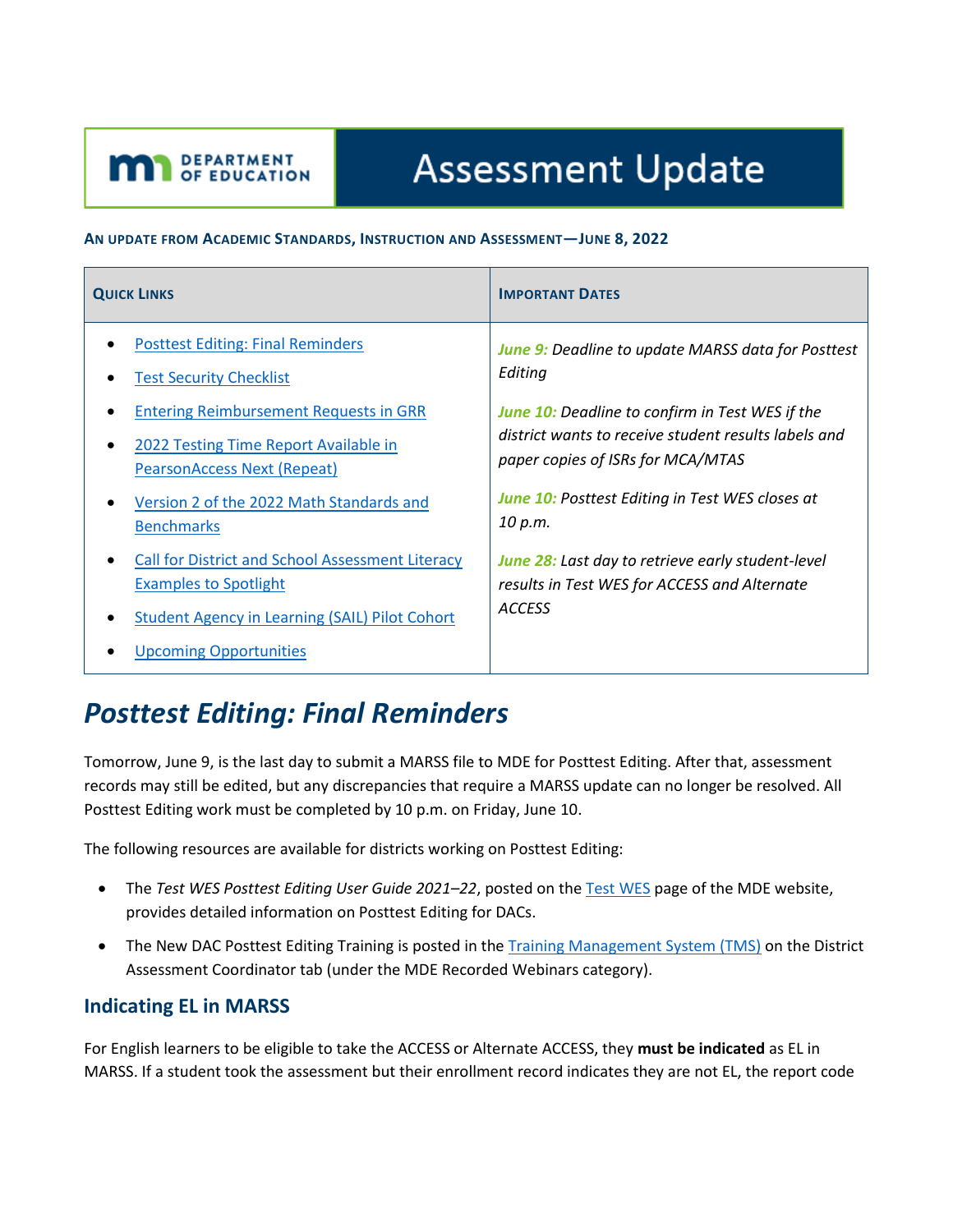will be set to INV (Invalid) when published. It is not possible to reverse this invalidation. If these students are ELs, your MARSS Coordinator **must update** their enrollment record in MARSS **by tomorrow, June 9**.

#### **Enrollment Matching Issues**

Blank assessment records must be created for students who did not participate in statewide assessments, and the correct test code (for example, absent, parent/guardian refusal) needs to be indicated. Detailed instructions are available on page 33 of the *[Test WES Posttest Editing User Guide](https://education.mn.gov/MDE/dse/datasub/TestWES/)*.

#### **Late Score Entries Loaded to Test WES**

All late score entry requests for MCA or MTAS made by noon on May 25 are now available in Posttest Editing in Test WES. Any late score entry requests made after May 25 will not be loaded in Test WES or included in the releases of final results this summer.

#### **Postsecondary Enrollment Options (PSEO) Students**

Full-time PSEO students are not required to test and generally will not show up as discrepancies in Test WES if indicated correctly in MARSS. In special cases in which the district pays the college directly, a matching discrepancy will exist in Posttest Editing for the student. In these cases, districts submit a file to MDE via File Exchange in Test WES with the required information to indicate PSEO. Refer to page 32 of the *Test [WES](https://education.mn.gov/MDE/dse/datasub/TestWES/) [Posttest Editing User Guide](https://education.mn.gov/MDE/dse/datasub/TestWES/)* for full details. The district's statement must include all the bulleted items listed on page 32 of the user guide and must be uploaded in Test WES (do not email the document).

Note: MDE has processed all requests submitted by today, June 8, at 11 a.m. If your district pays a college directly for your PSEO students and you have yet to submit a file to MDE, please do so by **this Friday, June 10, at noon**.

#### **District Confirmation**

Once you complete Posttest Editing, confirm it on the District Confirmation page in Test WES:

- You must complete this confirmation if there were no edits needed for your district.
- You may also complete this confirmation to let MDE know that all posttest editing has been completed for your district.

Note: The District Confirmations page is on the left-hand column of the Dashboard under Pretest Edit.

[Back to Top](#page-0-1)

## <span id="page-1-0"></span>*Test Security Checklist*

Most of the trainings in the Training Management System (TMS) will be removed on June 10, including the *Test Security Training*. If your district hires a new DAC this summer—or another person working closely with testing use the *[Test Security Checklist](http://minnesota.pearsonaccessnext.com/policies-and-procedures/)* to provide training and basic information about test security before the updated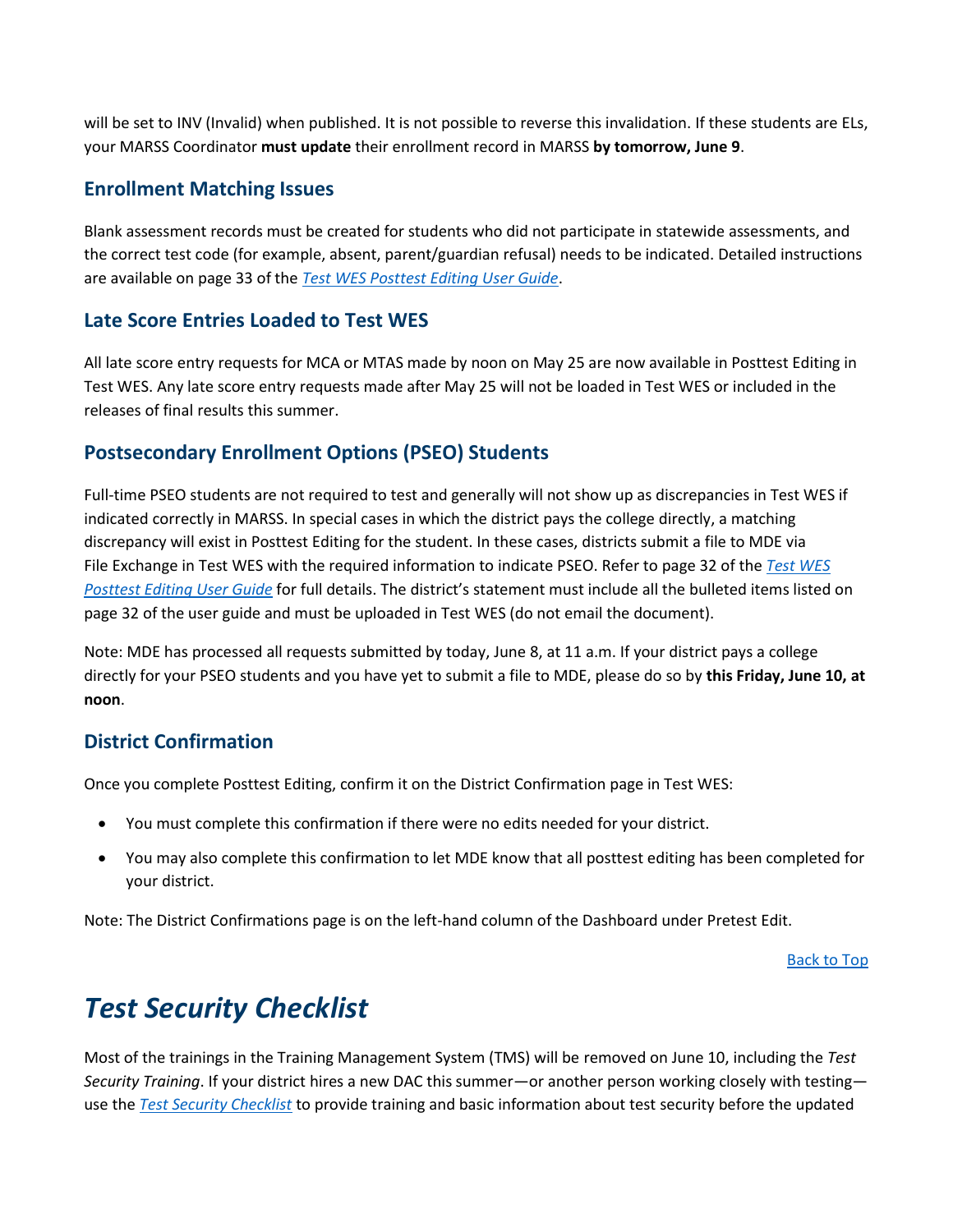training is available in the following year. The *Test Security Checklist* is available in Hmong, Somali, and Spanish for staff who may need the checklist in another language.

Note: If using paper copies of the *Test Security Checklist*, it is required to keep the copies signed by staff on file for two years after the year of administration in case of a security violation.

**[Back to Top](#page-0-1)** 

### <span id="page-2-0"></span>*Entering Reimbursement Requests in GRR*

Districts who have received assessment results for the college entrance exam they administered (ACT or SAT) should enter requests for reimbursements in the [Graduation Requirements Records \(GRR\)](https://education.mn.gov/MDE/dse/datasub/GRR/) system for eligible students. If a district has not previously received reimbursement for a grade 11 or 12 student, the following criteria applies to reimbursement requests:

- Districts will be reimbursed for students eligible for a free/reduced-priced meal (FRP) who are entered into GRR.
- Districts may also be reimbursed on a prorated basis (if necessary) for students who are unable to pay for the exam. Districts must determine the criteria for unable to pay and enter those requests in GRR.

Districts must submit eligible reimbursement requests no later than Sept. 9.

#### **Common Issues**

Any student identity error must first be resolved in MARSS and/or the Student ID Validation system before the record can be added into GRR. Student data entered in GRR must match MARSS data. If you receive the "Student match based on matching rules, but ID is different" message, check the following:

- A nickname has been entered instead of the full name (e.g., "Ben" instead of "Benjamin" for example).
- The student's last name is incomplete or not entered correctly (for example, "Carlson" or "Carlson-Hernandez" instead of "Carlson Hernandez").

#### **Reimbursement Reports**

After districts enter reimbursement requests in GRR, they must confirm that the students for which they expect reimbursement are included in the reimbursement reports; these reports are refreshed each morning. It is important to confirm student information is entered correctly to avoid incorrect reimbursements made to the district. The following reports are available:

- The *Claimed Student Detail Report* details what records will be reimbursed (or the reason records will not be reimbursed).
- The *Estimated Student Amount Report* gives an estimate of the amount that will be received.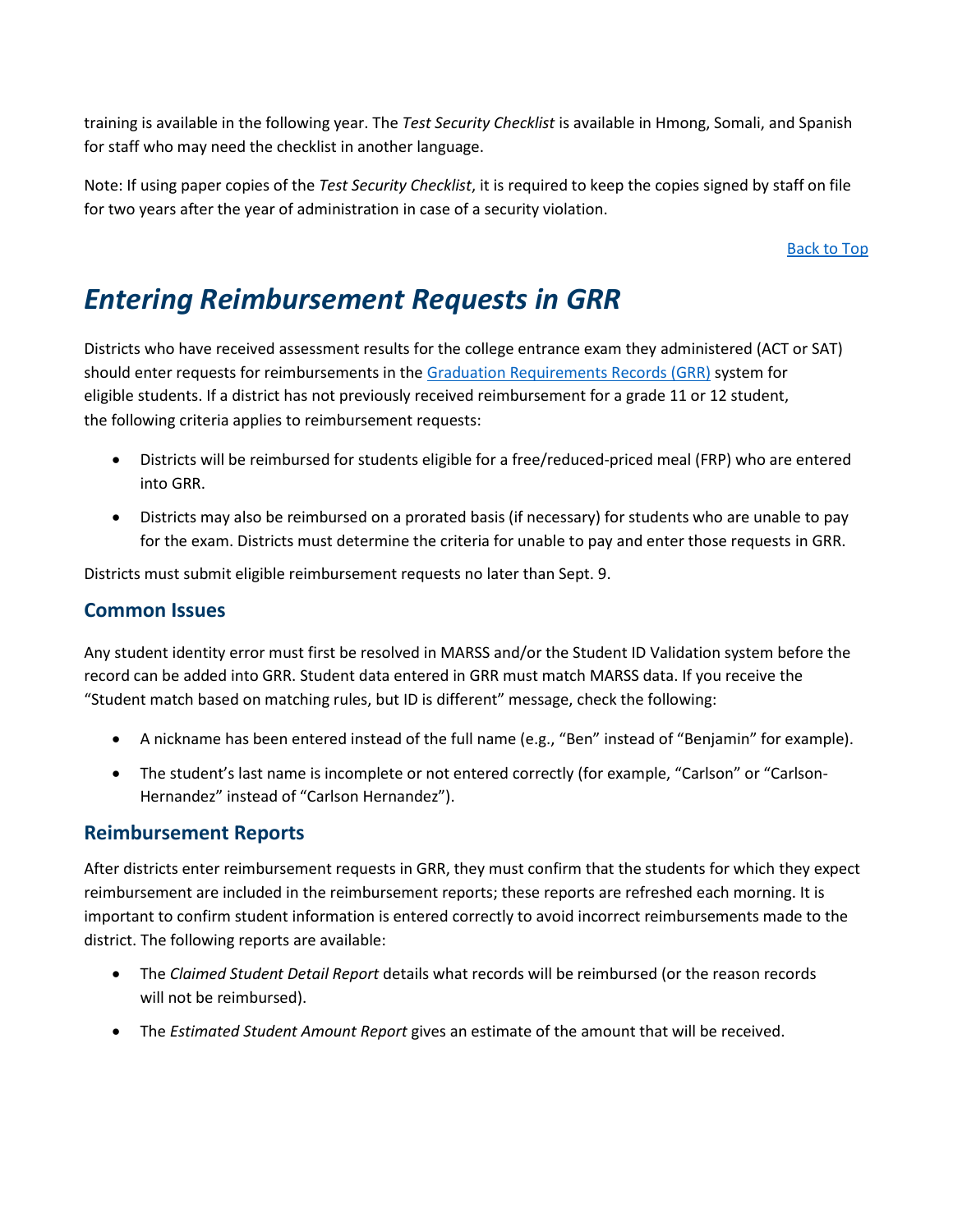#### **Resources**

More information is in the *[Graduation Requirements Records \(GRR\) User Guide](https://education.mn.gov/MDE/dse/datasub/GRR/)* and in the *MDE Graduation Requirements Records (GRR) Training*, which is posted in the [Training Management System \(TMS\)](http://minnesota.pearsonaccessnext.com/training/) on the District Assessment Coordinator tab under the MDE Recorded Webinars category.

[Back to Top](#page-0-1)

## <span id="page-3-0"></span>*2022 Testing Time Report Available in PearsonAccess Next (Repeat)*

The *Testing Time Report* for the 2022 MCA test administration is now available for District Assessment Coordinators (DACs) in [PearsonAccess](http://minnesota.pearsonaccessnext.com/pearsonaccessnext/) Next under Published Reports. *MCA Testing Time Reports* are available at the district-level and provide cumulative testing time information by student. The time (in seconds) indicates the total time a student spent on both scorable and non-scorable (for example, student directions, section end pages, start of section) items.

This report is intended to provide districts information to plan for future administrations by confirming the amount of time students tested, or to identify trends by grade or subject across the district. The data provided in this report is not meant to be used to make decisions about individual students. Refer to the *[Published Reports](http://minnesota.pearsonaccessnext.com/additional-services/)  [Quick Guide](http://minnesota.pearsonaccessnext.com/additional-services/)* for detailed instructions on how to access published reports in PearsonAccess Next.

Contact Pearson at 888-817-8659 or submit [a Pearson help desk request online](http://download.pearsonaccessnext.com/ref/WebToCase.html?p=MINNESOTA) with any questions.

[Back to Top](#page-0-1)

### <span id="page-3-1"></span>*Version 2 of the 2022 Math Standards and Benchmarks*

The Minnesota Math Standards Committee would love the public's feedback on Version 2 of their work. The window for feedback closes on **June 13 at 5 p.m**. Provide your feedback using th[e Minnesota K](https://www.surveymonkey.com/r/2ndversionmath)–12 [Academic Standards in Mathematics Version 2.](https://www.surveymonkey.com/r/2ndversionmath) Note that you do not need to answer every question on the survey and can answer only the questions you have feedback on. Additional information is available on the [Mathematics Academic Standards](https://education.mn.gov/MDE/dse/stds/Math/) page of MDE website.

[Back to Top](#page-0-1)

## <span id="page-3-2"></span>*Call for District and School Assessment Literacy Examples to Spotlight*

MDE is seeking schools and districts who would like to be featured in th[e Minnesota Data and Assessment](https://testing123.education.mn.gov/test/get/req/)  [Literacy \(MnDAL\)](https://testing123.education.mn.gov/test/get/req/) on-demand learning modules, as part of the professional learning opportunities available through COMPASS. MDE has partnered with WestEd's Formative Insights team to develop a series of online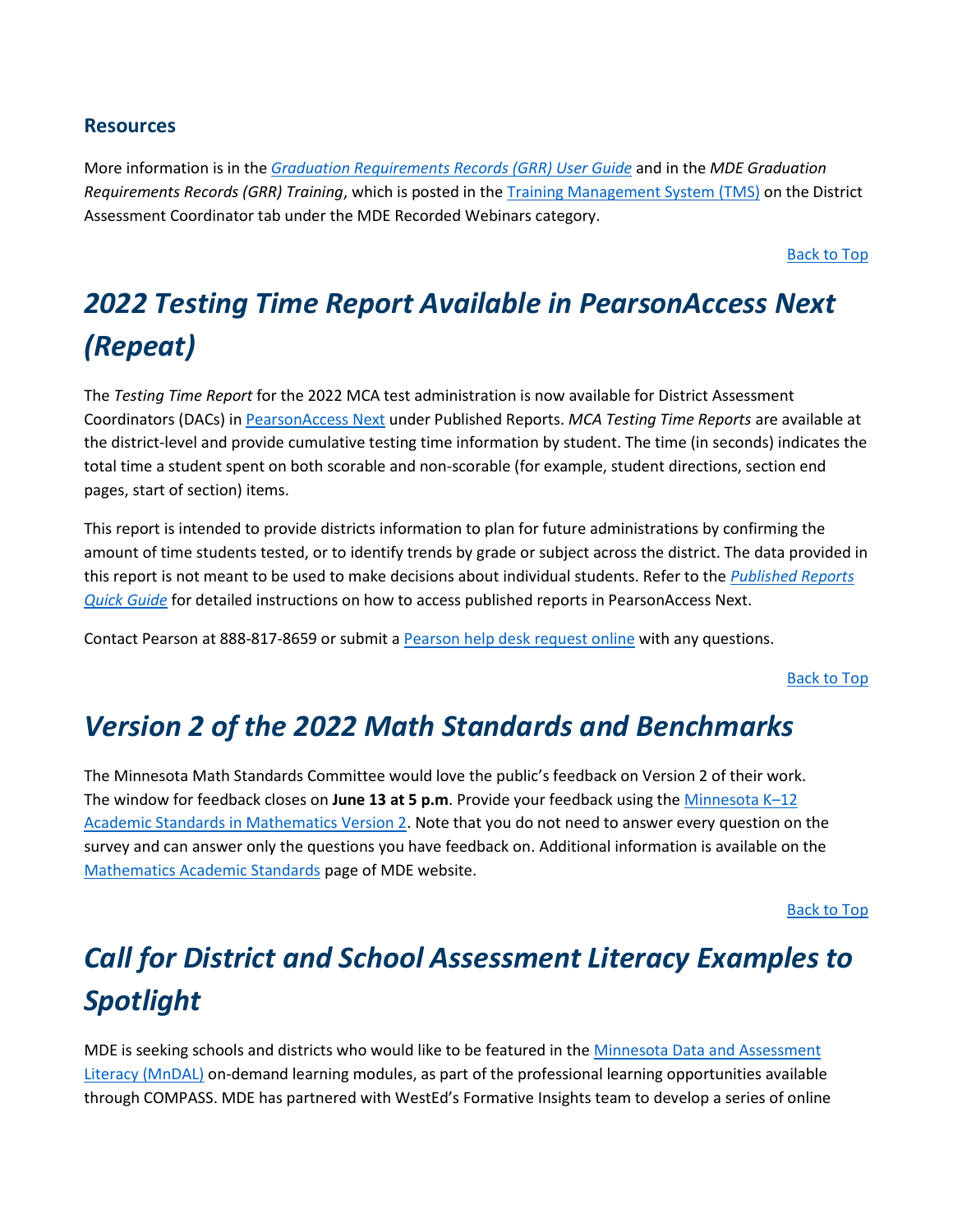learning modules and resources aimed at supporting teachers and leaders in their data and assessment literacy goals. Assessment literacy refers to the knowledge and skills needed by teachers and leaders to gather accurate information about student learning and the ability to use assessment as a process for improving instruction and ultimately student achievement.

If you have been working on exploring, implementing, or refining resources in your district or school to advance teacher and school leader assessment literacy, we would like to feature your efforts! Specifically, we are looking for schools or districts who would like to share examples or approaches they have used to address the following:

- Communicating and aligning each assessment's purpose toward a [comprehensive and balanced](https://testing123.education.mn.gov/test/assess/balance/)  [assessment system;](https://testing123.education.mn.gov/test/assess/balance/)
- Aligning learning goals to classroom-level learning targets and success criteria, and the relationship to measuring student learning of the academic standards at various levels (classroom, school, district);
- Teacher-developed common summative assessments and performance assessments;
- Formative assessment practices that integrate student-centered learning into classroom instruction;
- Developing equitable grading practices that ensure all students receive meaningful, accurate grades;
- Communicating about assessment results with school staff and families;
- Using assessment data and student work to guide decisions at various levels (classroom, school, district)

Additionally, if you have been exploring ways to increase student involvement in the assessment process, improve the feedback cycle of assessment as a process to guide learning and instruction, and a solution-oriented approach to using assessment data toward improving instruction for all students, we would like to hear from you! If you would like to share any resources or approaches you have been using so others around the state can learn and engage from the work in your district, please contact [MDE COMPASS.](mailto:compass.mde@state.mn.us)

[Back to Top](#page-0-1)

## <span id="page-4-0"></span>*Student Agency in Learning (SAIL) Pilot Cohort*

An information session about the first statewide formative assessment cohort, SAIL, was held on May 24. A recording of the session can be accesse[d here](https://gcc02.safelinks.protection.outlook.com/?url=https%3A%2F%2Fwww.youtube.com%2Fwatch%3Fv%3DZgU87CXoqF0&data=05%7C01%7CKendra.Olsen%40state.mn.us%7C272f750bea7a4e2eadb208da47e1140f%7Ceb14b04624c445198f26b89c2159828c%7C0%7C0%7C637901329267539798%7CUnknown%7CTWFpbGZsb3d8eyJWIjoiMC4wLjAwMDAiLCJQIjoiV2luMzIiLCJBTiI6Ik1haWwiLCJXVCI6Mn0%3D%7C3000%7C%7C%7C&sdata=ueUSjPmVHKdlnMOZiMOz%2BtBCOr9maw9HF186eKtOFnw%3D&reserved=0) along with the presentation slides linked in th[e agenda.](https://gcc02.safelinks.protection.outlook.com/?url=https%3A%2F%2Fwested.ent.box.com%2Fs%2Fffre46vt0vkn8fnxggsrg676hx09q2ji&data=05%7C01%7CKendra.Olsen%40state.mn.us%7C272f750bea7a4e2eadb208da47e1140f%7Ceb14b04624c445198f26b89c2159828c%7C0%7C0%7C637901329267539798%7CUnknown%7CTWFpbGZsb3d8eyJWIjoiMC4wLjAwMDAiLCJQIjoiV2luMzIiLCJBTiI6Ik1haWwiLCJXVCI6Mn0%3D%7C3000%7C%7C%7C&sdata=niRBcrNx3QHviVj%2BRY%2FfqzNQauCfo%2FJb5b5fETVppSE%3D&reserved=0) Additional resources that may be of interest to you include:

- [Leaders' Guide to Getting Started in SAIL](https://gcc02.safelinks.protection.outlook.com/?url=https%3A%2F%2Fwested.ent.box.com%2Fs%2Flox0txle11rkngfpi54ouweiybz9oem0&data=05%7C01%7CKendra.Olsen%40state.mn.us%7C272f750bea7a4e2eadb208da47e1140f%7Ceb14b04624c445198f26b89c2159828c%7C0%7C0%7C637901329267539798%7CUnknown%7CTWFpbGZsb3d8eyJWIjoiMC4wLjAwMDAiLCJQIjoiV2luMzIiLCJBTiI6Ik1haWwiLCJXVCI6Mn0%3D%7C3000%7C%7C%7C&sdata=JIhUI0xW%2FfJvVuntPG%2B%2BcIr4Q4DAEdCp28VGA8LfExY%3D&reserved=0)
- [Student Impact Data](https://gcc02.safelinks.protection.outlook.com/?url=https%3A%2F%2Fwested.ent.box.com%2Fs%2Fqu1gyvag7bofk8q7ow8ge2wg02adjage&data=05%7C01%7CKendra.Olsen%40state.mn.us%7C272f750bea7a4e2eadb208da47e1140f%7Ceb14b04624c445198f26b89c2159828c%7C0%7C0%7C637901329267539798%7CUnknown%7CTWFpbGZsb3d8eyJWIjoiMC4wLjAwMDAiLCJQIjoiV2luMzIiLCJBTiI6Ik1haWwiLCJXVCI6Mn0%3D%7C3000%7C%7C%7C&sdata=pxHdDPBMUQcLHIcXP7vZP2jQEnu6GXjl2xIRuIUY1u4%3D&reserved=0)

By the end of the year-long participation in SAIL, teachers who participated in other states reported significant shifts in their students' development of formative assessment practice over time. Through SAIL, teachers will learn how to explicitly model and teach students to:

Use success criteria to guide their learning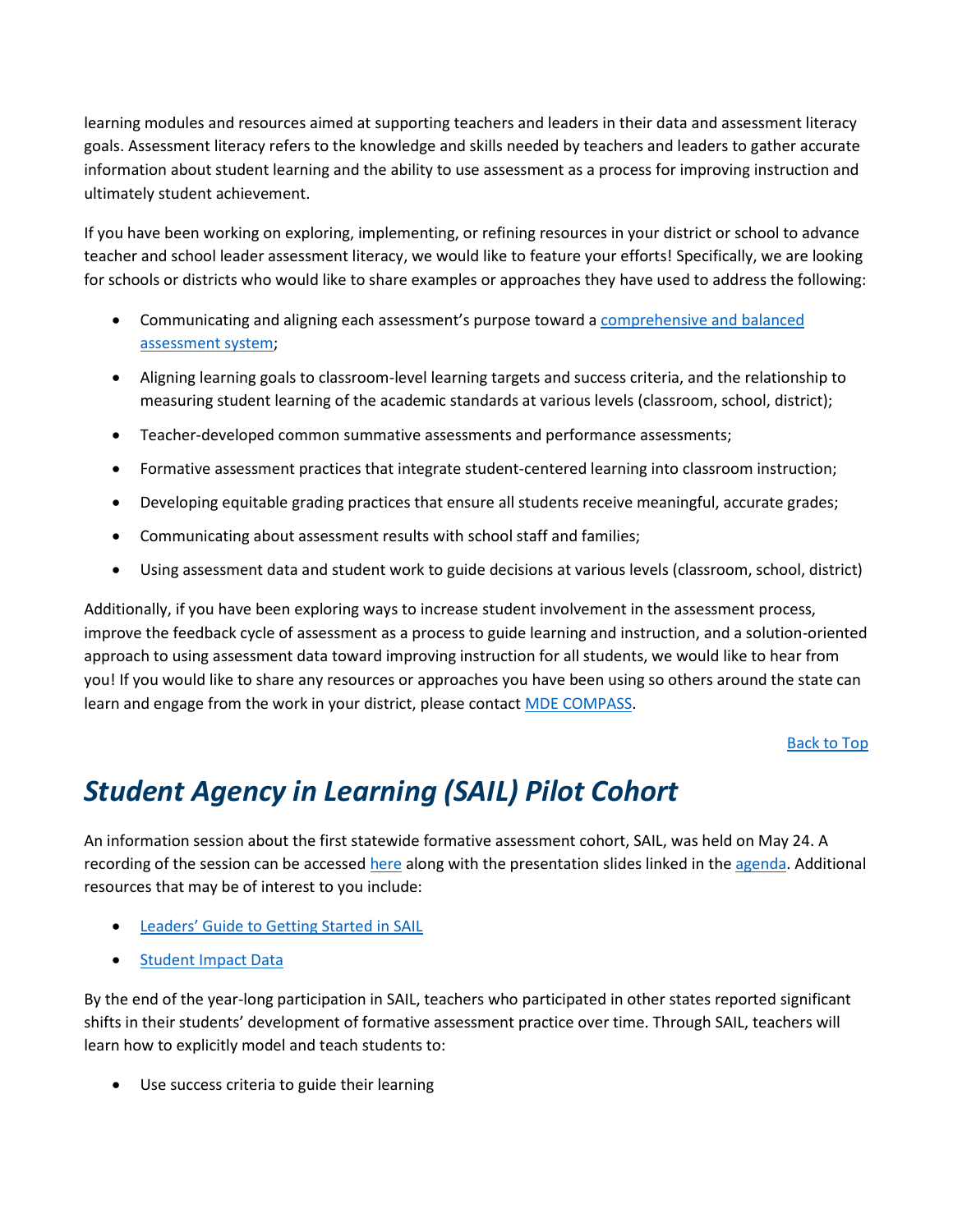- Talk about evidence of their learning
- Persevere in their learning
- Give more thoughtful and extended answers during classroom dialogue
- Engage with feedback to further their own, and peers', learning
- Set academic and personal goals
- Ask questions of themselves and others
- Reflect on and learn from mistakes

All materials and training on facilitation will be provided through the cohort and can be used to enhance or replace existing teacher professional development materials at your school. MDE and WestEd will also support you in coordinating your professional learning calendar to support SAIL implementation. Six live virtual meetings will also be provided for site leaders and facilitators to support successful implementation at your site. All participants will earn educator and administrative CEUs for cohort completion.

We are excited to offer this opportunity to merge current research about formative assessment with student identity, and classroom culture – to support you in deepening instructional practices in service of student agency and learning.

#### **To apply for the 2022-23 cohort, complete this [interest form](https://gcc02.safelinks.protection.outlook.com/?url=https%3A%2F%2Fdocs.google.com%2Fforms%2Fd%2Fe%2F1FAIpQLSfUfY6OcLZ0VglNmIWPOasEMLtv1pLAYv2B63uc2dssvE2YWw%2Fviewform%3Fusp%3Dsf_link&data=05%7C01%7CKendra.Olsen%40state.mn.us%7C272f750bea7a4e2eadb208da47e1140f%7Ceb14b04624c445198f26b89c2159828c%7C0%7C0%7C637901329267539798%7CUnknown%7CTWFpbGZsb3d8eyJWIjoiMC4wLjAwMDAiLCJQIjoiV2luMzIiLCJBTiI6Ik1haWwiLCJXVCI6Mn0%3D%7C3000%7C%7C%7C&sdata=C9ROisv5A1SYzbVZrpBysva6B43NSP5MClIDS9SevHI%3D&reserved=0) for your team by June 16.**

For more information about COMPASS Data and Assessment Literacy Pathways, visit [Testing 1, 2, 3](https://testing123.education.mn.gov/test/get/req/) or contact [MDE COMPASS.](mailto:compass.mde@state.mn.us)

[Back to Top](#page-0-1)

## <span id="page-5-0"></span>*Upcoming Opportunities*

#### **MDE Summer Training Opportunities for DACs**

As announced in the May 25 *[Assessment Update](http://minnesota.pearsonaccessnext.com/mde-updates/assessment-update/)*, MDE is providing the following virtual events to support DACs. Use the links below to access a description and register for each ZoomGov event. All of the events listed below start at 2 p.m.

- Thursday, June 30 [New DAC Reporting Training 1](https://www.zoomgov.com/meeting/register/vJIsce2uqjspExM2kjnLN1Zh_2YAX4_4PnA)
- Tuesday, July 19 [July Q&A Webinar for New DACs](https://www.zoomgov.com/meeting/register/vJIsdOugpzsjHiFiix6PJ_2Kqe82edMUAr4)
- Thursday, July 28 [New DAC Reporting Training 2](https://www.zoomgov.com/meeting/register/vJItc-qorjosHXlcX5lefT1tgRvLQVESavE)
- Tuesday, Aug. 9 [August Q&A Webinar for New DACs](https://www.zoomgov.com/meeting/register/vJItf-2vqzwpEkYwU0eBHY-CmrYTJ4fGh4o)

[Back to Top](#page-0-1)

ACADEMIC STANDARDS, INSTRUCTION AND ASSESSMENT